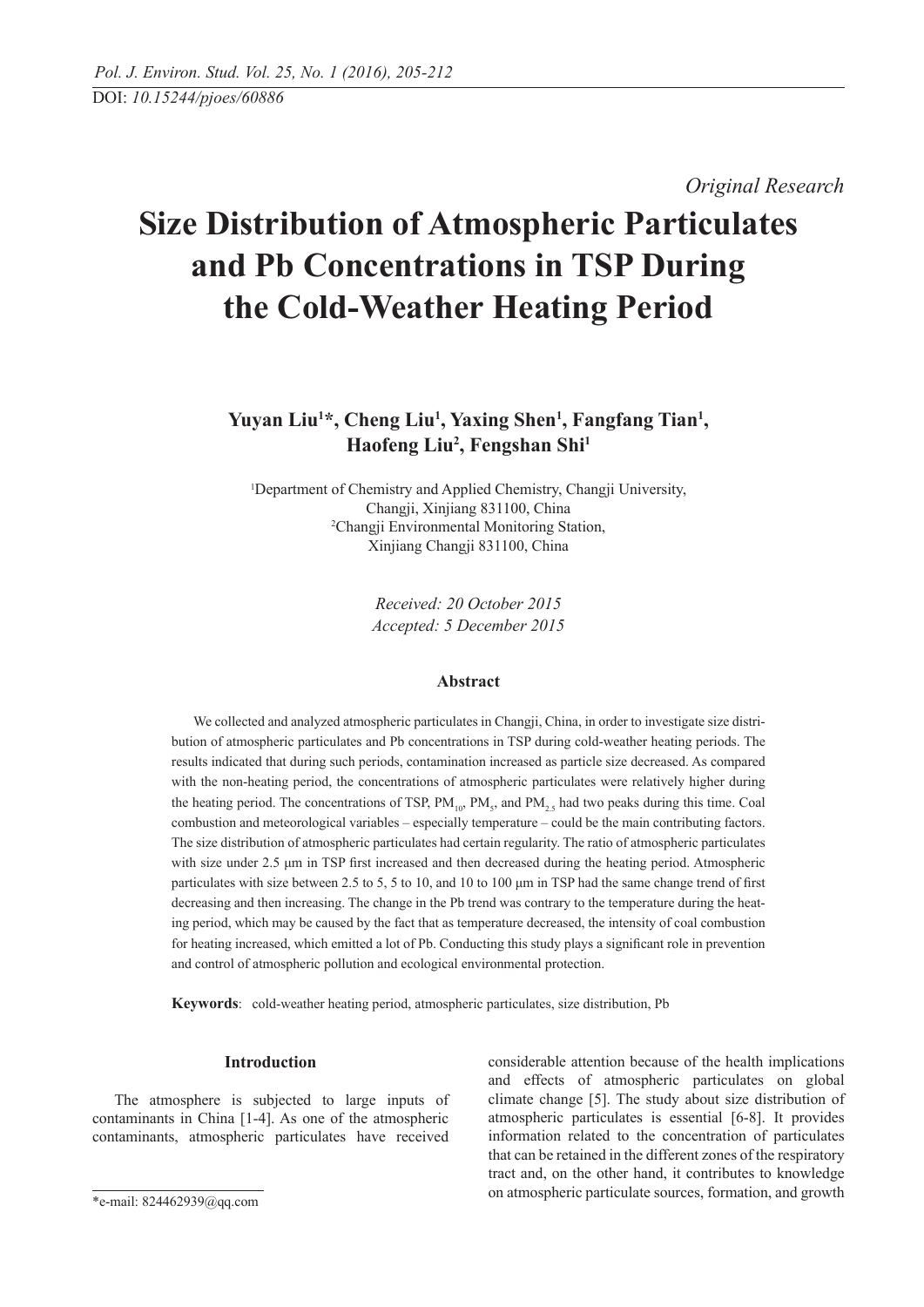mechanisms [9]. Generally, particulates that can reach the different zones of the human respiratory tract are classified as: particulates larger than 10 μm in diameter, which are retained in the extrathoracic region; particulates smaller than 10 μm, which may pass into the tracheobronchial region; and particles smaller than 2.5 μm which can reach the alveoli and consequently the bloodstream, which may endanger human health [9]. The smaller the particulates, the greater the adverse effect. In recent years, the ratio of fine particulates in atmospheric particulates has increased  $[10]$ .

Atmospheric particulates can carry toxic or hazardous pollutants such as heavy metals [11]. Some studies have established the fact that the accumulation of heavy metals in the body by inhalation or ingestion can be responsible for a wide range of health problems such as cancer, respiratory disease, and cardiovascular disease causing increased morbidity/mortality in populations [12]. Among heavy metals, Pb is a non-essential and toxic metal to plants, animals, and humans, and thus it is a kind of heavy metal that poses a risk to ecology and health. In recent years, with rapid industrialization and urbanization, a lot of Pb is put into the atmosphere, which has greatly increased the Pb burden in the environment in China, where Pb pollution has been recognized as a major problem [13, 14].

Heating processes using coal combustion make a sizable contribution to concentrations of atmospheric pollutants, so atmospheric pollutant characteristics during the heating period are very different from those during the non-heating period. In addition, due to the presence of different meteorological conditions (low temperature, prevailing wind, and a stable atmospheric structure) in winter, it is difficult for atmospheric pollutants to disperse, and it accumulates gradually, so that the characteristics of atmospheric pollutants during the heating period are different from that during the non-heating period [15, 16].

In this work, we discussed size distribution of atmospheric particulates and concentrations of Pb in TSP during the heating period in Changji.

# **Materials and Methods**

#### Sampling Site Description

The study was carried out in Changji, China, (44.05 N, 87.31 E) which has a typical continental arid climate. The annual precipitation is only about 200 mm. Changji also has four distinct seasons, but winter is cold and long, and the period when living and work spaces need to be heated lasts six months. Due to western development, Changji has experienced a rapid increase in urbanization in recent years with increased emissions of pollutants and decreased air quality, and the urban ecological environment is facing unprecedented pressure. However, Changji is located approximately 100 km southeast of Manas, where the thermal power industry is major industry; therefore, air pollutants emitted in Manas can be transported to Changji when there is a prevailing northwest wind.

The sampling site was established on the Changji College North Campus (Fig. 1). Although the sampling site was in the downtown area of the city, it was more secluded and had less human interference than others in the city.

# Sample Collection

In order to investigate the impact of heating on size distribution of atmospheric particulates and Pb concentration in TSP, monthly atmospheric particulate samples (including TSP,  $PM_{10}$ ,  $PM_{5}$ , and  $PM_{2.5}$ ) were continuously collected from October 2013 to September 2014. According to the heating period of Changji, the sample collection was conducted in two periods, including "heating period" from October 2013 to April 2014, and "non-heating period" from May 2014 to September 2014. The samples were collected unless it was raining, snowing, too dusty, and in other various conditions. After these abnormal days, sampling was also stopped for one day, because atmospheric particulate characteristics were affected by weather [15].

At least seven samples were collected every month. There were 49 samples for TSP,  $PM_{10}$ ,  $PM_{5}$ , and  $PM_{2.5}$ during the heating period and there were 35 samples for TSP,  $PM_{10}$ ,  $PM_{5}$ , and  $PM_{2.5}$  during the non-heating period. Atmospheric particulate samples were collected on the roof of No. 7 apartment approximately 12 m above ground level using a middle volume sampler (TH-150, Wuhan Tianhong, China) at approximately  $0.1 \text{ m}^3 \text{ min}^{-1}$  through glass fiber filters (9-cm diameter, Wuhan Tianhong, China). In order to remove the water in the samples, the filters were put into dry dishes for 48 h and weighed before and after sampling.

#### Analytical Instruments

An atomic absorption spectrometer (AA-7000, SHIMADZU, JPN) was used for quantifying Pb. Measurements were made at a wavelength of 283.3 nm for Pb with a slit width of 0.7 nm.

#### Reagents and Standard Solution

Guaranteed reagent-grade chemicals and ultra-pure water were used for all procedures unless stated otherwise. Nitric acid (65-68%, Sichuan Xilong Chemical Industry, China) and perchloric acid (70-72%, Tianjin Zhengcheng Chemical Industry, China) were used for the digestion of TSP filter samples. Ultra-pure water was used for washing, diluting, and digesting. Pb calibration standards were prepared by diluting single element atomic absorption standard solutions (Shanghai Chemical Reagent Research Institute, China) containing 1mg mL-1 metal ion.

#### Extraction and Quantification of Pb in TSP

TSP sampling and control glass fiber filters were processed separately to extract the heavy metals by acid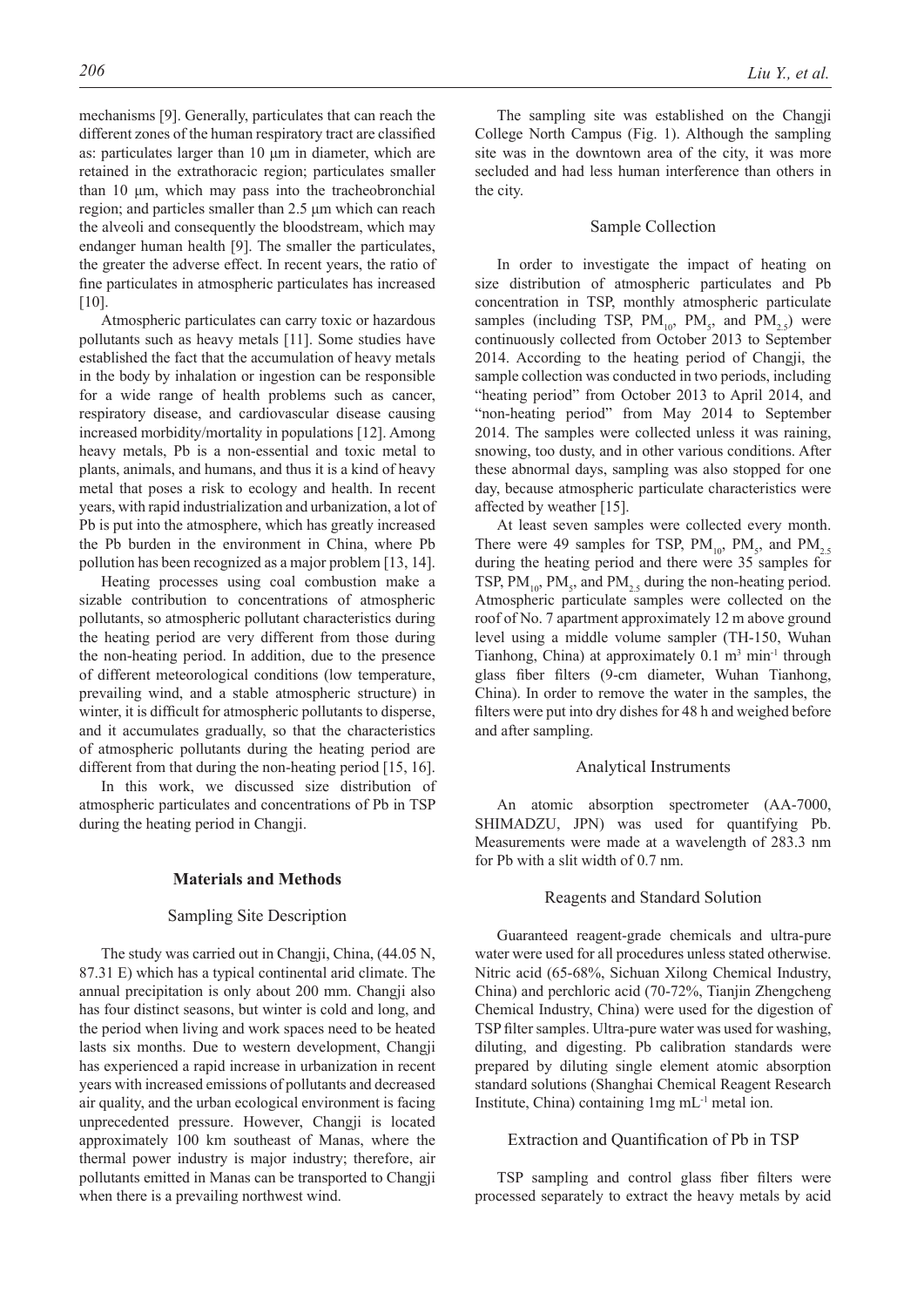digestion. The filter papers were cut into small pieces by using polyethylene scissors and placed in a breaker. Then, 2-mL perchloric acid and 18-mL nitric acid were added to the breaker. After a night of room temperature digestion, samples were further digested at 200ºC on a hot plate for 2 h. Then the suspensions were filtered, and the filtrates were diluted to a final volume of 100 mL with 0.5 M nitric acid prior to analysis.

The quantitative analysis of Pb was performed using an atomic absorption spectrometer. For quality assurance and quality control of Pb, GSS-3 (National Standard Substances Center) was measured and the measured values were in good agreement with the certified values (the recoveries were between 90% and 110%). The relative standard deviation (RSD) in the concentration of Pb measured using the prepared standard solution was less

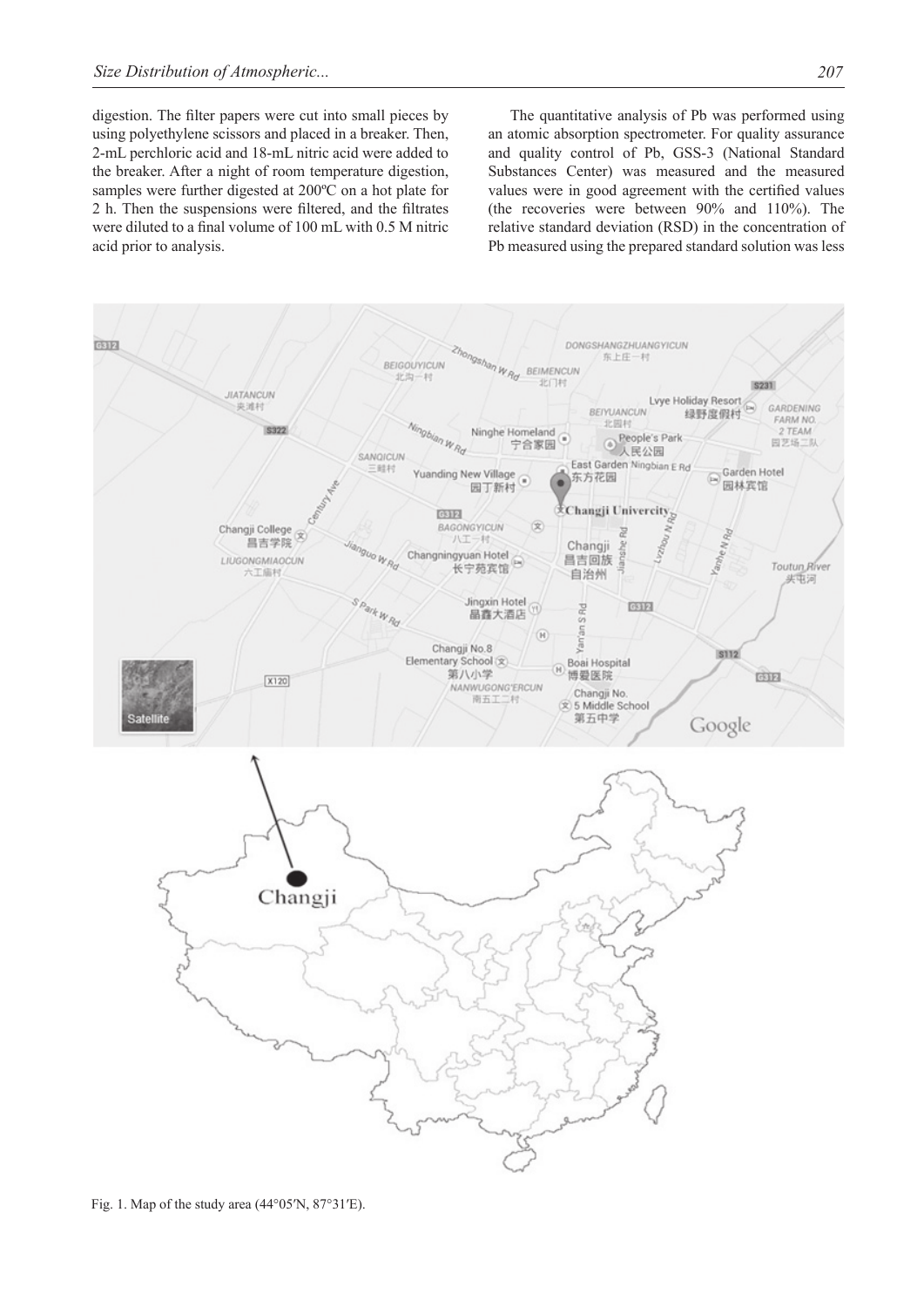than 5%. Each sample was measured at least two times to obtain the concentration values of Pb. The detection limit of the atomic absorption spectrometer for Pb was  $0.05 \mu g L$ <sup>-1</sup>. The average Pb value in the blank glass fiber filters was  $0.23 \mu g \text{ m}^3$ .

The whole process of the experiment was carried out in a laboratory with air cleanliness of 1,000 grade.

# **Results and Discussion**

# Variation of Atmospheric Particulate Concentrations during the Heating Period

The average daily concentrations of collected atmospheric particulates were 282.54 (81.25-1254.86) μg m<sup>-3</sup>, 244.04 (61.11-968.75) μg m<sup>-3</sup>, 201.24 (50.00-654.17) μg m<sup>-3</sup>, and 162.31 (36.11-611.81) μg m<sup>-3</sup> for TSP, PM<sub>10</sub>,  $PM<sub>5</sub>$ , and  $PM<sub>2.5</sub>$ , respectively, during the heating period. According to National Ambient Air Quality Standards (GB 3095-2012) made by the Chinese Ministry of Environmental Protection, the national daily average concentration limits were 300 μg m<sup>-3</sup>, 150 μg m<sup>-3</sup>, and 75 μg m<sup>-3</sup> for TSP, PM<sub>10</sub>, and PM<sub>2,5</sub>, respectively [17]. The number of days up to the standards account for 64.29, 26.79, and 16.07 percent of the whole heating period for TSP,  $PM_{10}$ , and  $PM_{2.5}$ , respectively. The average daily concentrations of atmospheric particulates during the heating period were higher compared to the non-heating period (Table 1).

The variation trends of daily concentrations of TSP,  $PM_{10}$ ,  $PM_{5}$ , and  $PM_{2.5}$  had two peaks, respectively, during the heating period (Fig. 2). Emissions from coal combustion and favorable meteorological conditions such as humidity caused the concentrations of atmospheric particulates to reach the first peaks in January [18]. In April, the concentrations of atmospheric particulates reached the second peak. However, except for TSP, the concentrations of  $PM_{10}$ ,  $PM_{5}$ , and  $PM_{2.5}$  in April were lower, as compared to those in January. Some studies have reported that the primary atmospheric particulates from emissions of coal combustion was fine particulate [19]. In April, the intensity of heating by coal combustion decreased, which led to a decreased amount of fine

particulate. In addition, in the early spring the vegetation coverage was low and windy conditions and sandstorms were frequent in Changji, which resulted in an increase of big size particulates, which explains the characteristics of concentrations of atmospheric particulates in April.

# Characteristics of Size Distribution of Atmospheric Particulates during the Heating Period

Atmospheric particulates (Sap) were divided into four categories according to size:  $\text{Sap} \leq 2.5 \mu \text{m}$ ,  $2.5 \mu \text{m} \leq \text{Sap} \leq 5$ μm, 5 μm  $\text{Sap} \leq 10$  μm, and 10 μm  $\text{Sap} \leq 100$  μm, and we discussed the size distribution of atmospheric particulates during the heating period.

For atmospheric particulates with  $\text{Sap} \leq 2.5$  μm: their average ratio in TSP was 59.40% during the heating period. In detail, their ratio in TSP was 47.49% in October, which increased to 52.81% in November, and then increased to 66.86% in December. Their ratio in TSP reached maximum (81.83%) in January. Afterward, their ratio in TSP decrease to 68.91%, 69.62%, and 34.97% for February, March, and April, respectively (Fig. 3).

For atmospheric particulates with 5  $\mu$ m<Sap $\leq$ 10  $\mu$ m, their average ratio in TSP was 14.59% during the heating period. In detail, their ratio in TSP was 21.79% in October, decreasing to 19.37% in November and then 11.82% in December. Their ratio in TSP reached the minimum (5.79%) in January. Afterward, their ratio in TSP began to increase to 6.89%, 9.99%, and 23.89% for February, March, and April, respectively (Fig. 3).

For atmospheric particulates with 10 μm<Sap≤100 μm, their average ratio in TSP was 13.99% during the heating period. In detail, their ratio in TSP was 15.43% in October and started to decrease to 10.45% in November. In December, the change of the ratio in TSP was small and reached minimum (7.97%) in January. Afterward, their ratio began to increase to 13.04%, 14.09%, and 23.04% for February, March, and April, respectively (Fig. 3).

Compared with the non-heating period, the average concentrations of atmospheric particulates with Sap≤2.5 μm increased, but average concentrations of atmospheric particulates with 2.5  $\mu$ m<Sap $\leq$ 5  $\mu$ m, 5  $\mu$ m<Sap $\leq$ 10  $\mu$ m, and 10 μm< Sap≤100 μm slightly decreased during the heating period (Table 1).

| Time                                                | <b>TSP</b><br>$Ave^a \pm SD^b(\mu g \, m^{-3})$ | $PM_{10}$<br>$Ave^a \pm SD^b$ ( $\mu$ g m <sup>-3</sup> ) | PM.<br>$Ave^a \pm SD^b(\mu g \, m^3)$ | $PM_{2}$<br>$Ave^a \pm SD^b(\mu g \, m^{-3})$ |
|-----------------------------------------------------|-------------------------------------------------|-----------------------------------------------------------|---------------------------------------|-----------------------------------------------|
| Heating period $(n=49)$                             | $282.54 \pm 214.32$                             | $244.04 \pm 181.88$                                       | $201.24 \pm 148.58$                   | $162.31 \pm 127.13$                           |
| Non-heating period $(n=35)$                         | $221.43 \pm 80.42$                              | $177.24 \pm 69.23$                                        | $133.17\pm61.31$                      | 89.74±45.24                                   |
| National Ambient Air Quality Standards <sup>c</sup> | 300                                             | 150                                                       |                                       | 75                                            |

Table 1. Comparison of concentrations of atmospheric particulates during the heating and non-heating period.

*T test for atmospheric particulates during the heating period and non-heating period were carried out. The results indicated that the values of P were less than 0.05.*

a Average concentration

**b** Standard deviation

<sup>c</sup> Provided by Ministry of Environmental Protection of the People's Republic of China and General Administration of Quality Supervision, Inspection and Quarantine of the People's Republic of China.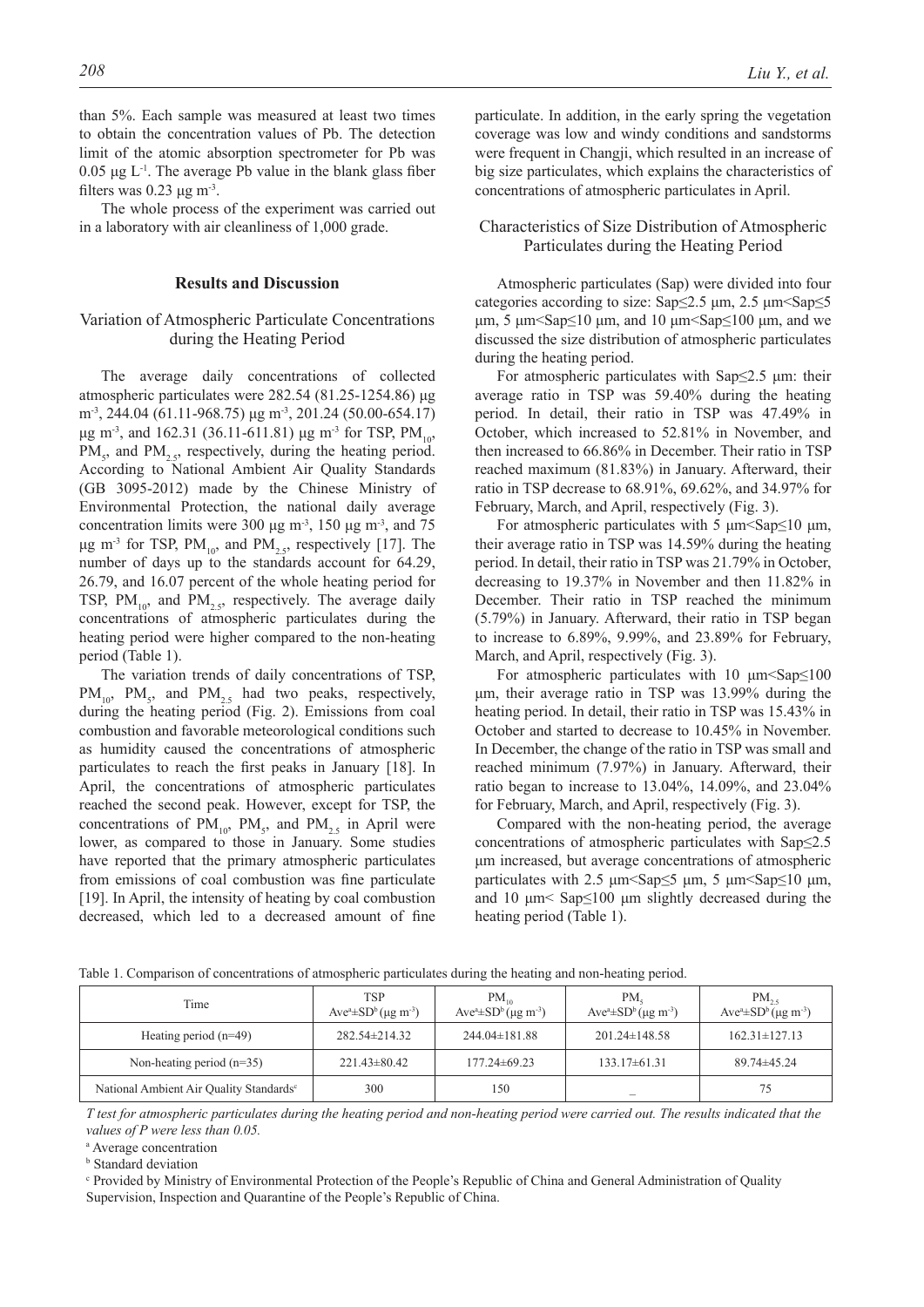

Fig. 2. Variation of atmospheric particulate concentrations during the heating period: a) TSP, b)  $PM_{10}$ , c)  $PM_{5}$ , d)  $PM_{2.5}$ 

During the heating period, TSP mainly consisted of  $PM_{2.5}$  and the increase of TSP was dominated by the increase of  $PM<sub>2.5</sub>$ , which demonstrated that the primary atmospheric particulate from coal combustion for heating in winter was  $PM_{25}$ . The size distribution of atmospheric particulates had a certain regularity. The ratio of atmospheric particulates with Sap≤2.5 μm in TSP first increased and then decreased during the heating period. For atmospheric particulates with 2.5  $\mu$ m <Sap 
sets  $\mu$ m, 5 μm  $\text{Sap} \leq 10$  μm, and  $10$  μm  $\text{Sap} \leq 100$  μm, they had same



Fig. 3. Characteristics of size distribution of atmospheric Fig. 3. Characteristics of size distribution of atmospheric Fig. 4. Variations in Pb concentrations in TSP during the heating particulates during the heating period



period.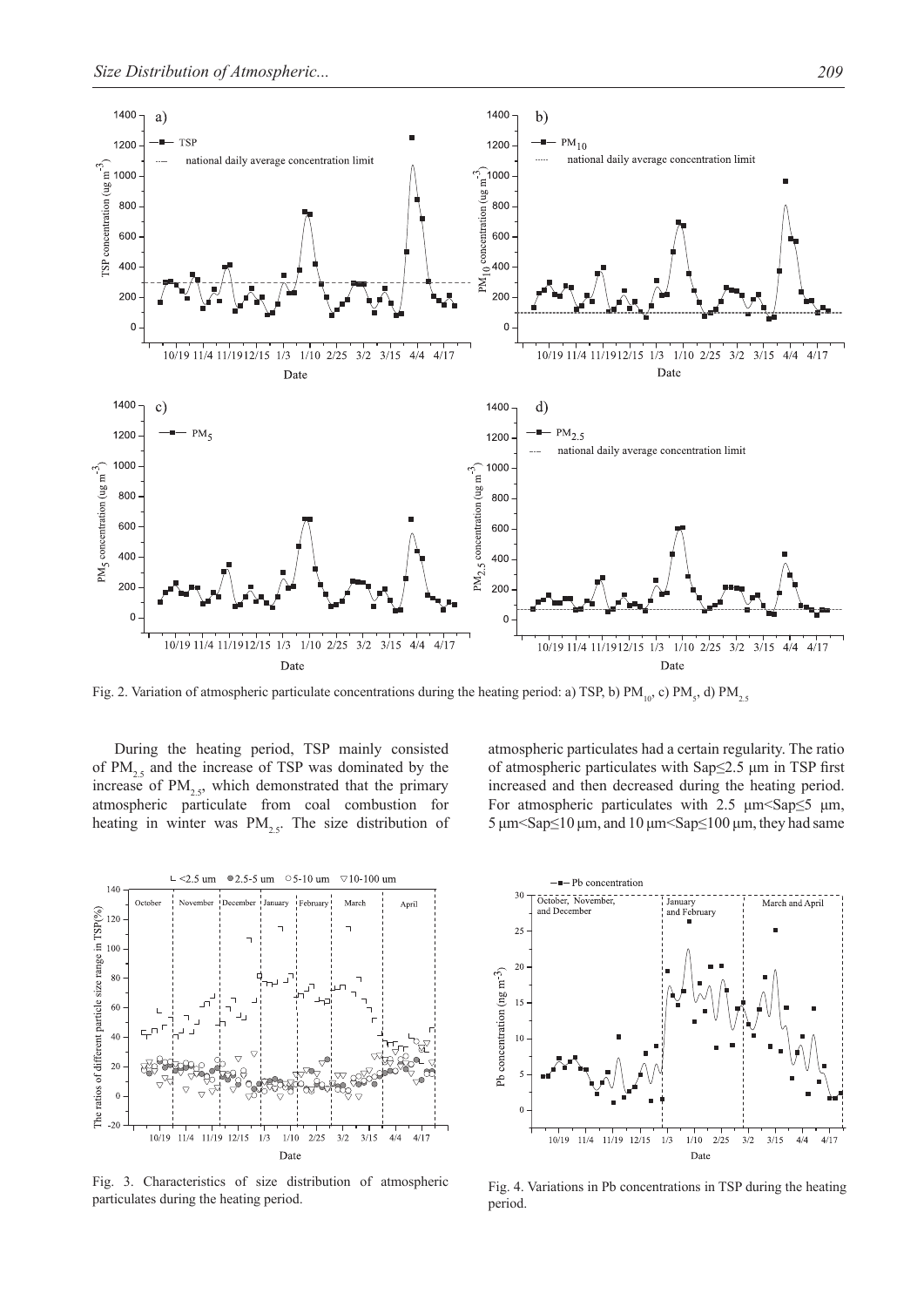

Fig. 5. Relationship between Pb concentrations and temperature during the heating period.

change trend that first decreased and then increased. The ratios of four categories in TSP reached their maximum in January.



Fig. 6. Changji wind rose diagram during the heating period (October 2013 to April 2014).

# Pb Concentration in TSP and Its Influence Mechanism during the Heating Period

The average daily concentration of Pb in TSP was 9.35 ng  $m<sup>3</sup>$  during the heating period. The maximum daily concentration of Pb in TSP appeared on 10 January 2014 at 26.44 ng m-3, and the minimum daily concentration of Pb in TSP appeared on 19 November 2013 at 1.11ng m-3. The average daily concentration of Pb in TSP was 3.25 ng m<sup>-3</sup> during the non-heating period. The average daily concentration of Pb in TSP during the heating period was about 1.5 times higher compared to the non-heating period.

During the heating period, a variation of Pb concentrations in TSP had obvious regularity – first increasing and then decreasing. In detail, Pb concentrations in TSP started to increase in a wave at the beginning of the heating period (October), reached the maximum between January and February, and then began to decrease in a wave. At the end of April, the Pb concentration in TSP was restored to its original level before the heating period (Fig. 4).

We investigated the relationship between variation tendency of Pb concentrations in TSP and temperature during the heating period. The results indicated that variation tendency of Pb concentrations in TSP and temperature during the heating period were opposite (Fig. 5). Some studies have identified that coal contained Pb [20, 21]. In Changji, the winter was cold and long, causing a long heating period during which heating relied mainly on coal combustion. In the whole heating period, with temperature decreasing, the intensity of heating was enhanced, which led to more Pb being emitted from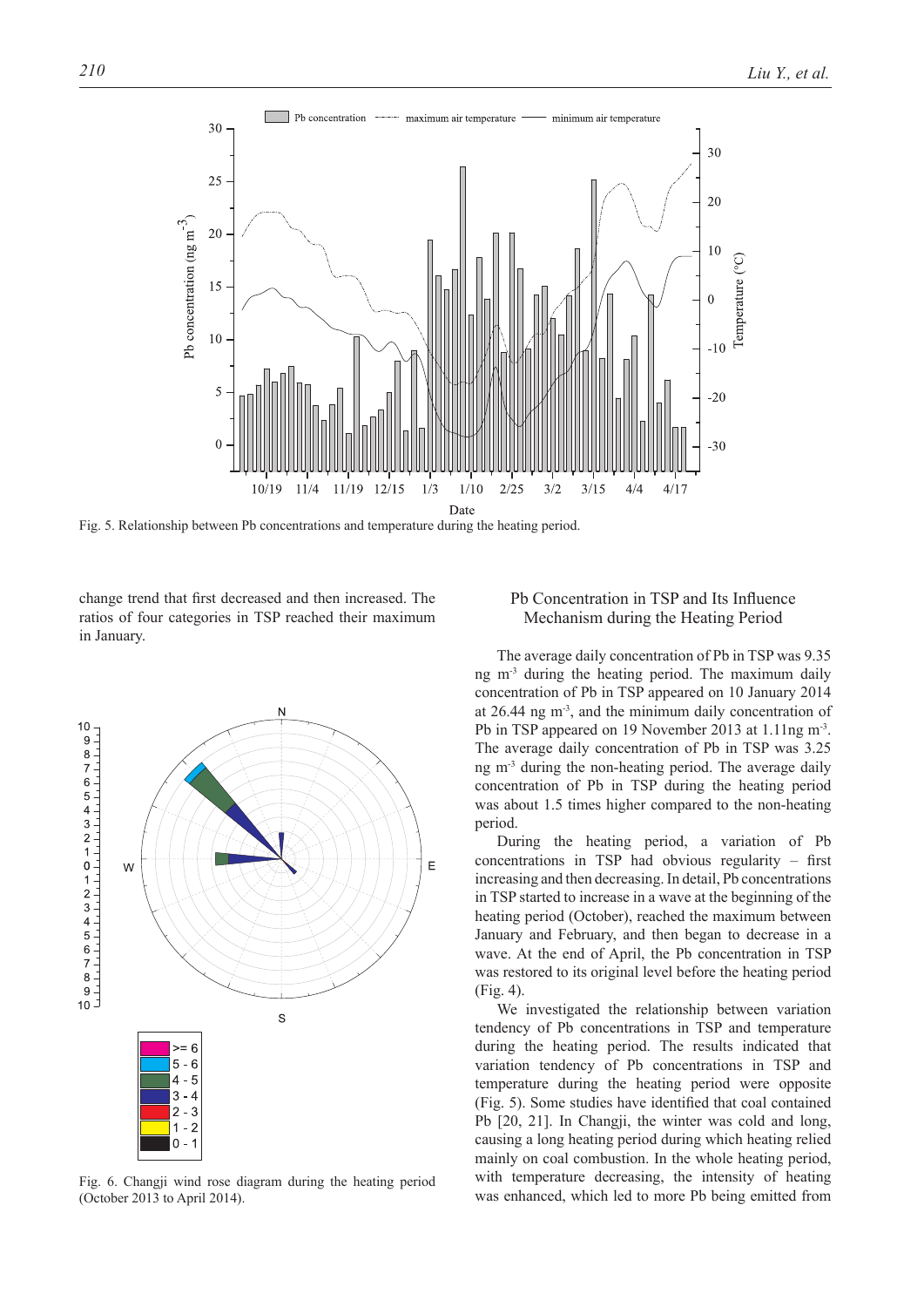coal combustion being put into the atmosphere. The result also showed that coal combustion was the main air pollution source of Pb in the northern city of China during the heating period [22]. Recently, the average daily concentration of Pb in TSP was low during the heating period in Changji [23]. However, with urban sprawl, the amount of coal combustion for heating will increase and pollution of Pb in the atmosphere is not optimistic.

Furthermore, the winter prevailing wind was northwest in Changji. Therefore, Pb emitted in Manas can be transported to Changji when there is prevailing northwest wind, which may be one reason for increasing Pb concentrations in TSP during the heating period in Changji (Fig. 6).

#### **Conclusions**

- 1. During the heating period, as particle size decreased contamination was aggravated. Compared with the non-heating period, the average daily concentrations of atmospheric particulates were relatively higher during the heating period. The concentrations of TSP,  $PM_{10}$ ,  $PM_{5}$ , and  $PM_{2.5}$  had two peaks during the heating period.
- 2. The size distribution of atmospheric particulates had certain regularity during the heating period. The ratio of atmospheric particulates with size under 2.5 μm in TSP first increased and then decreased during the heating period. For atmospheric particulates with size between 2.5 to 5, 5 to 10, and 10 to 100 μm they showed the same change trend of first decreasing and then increasing.
- 3. The average daily concentration of Pb in TSP during the heating period was about 1.5 times higher compared to the non-heating period. During the heating period, the concentration of Pb in TSP first increased and then decreased, and the change trend of Pb concentration in TSP was contrary to the temperature.

# **Acknowledgements**

This research was supported by the National Natural Science Foundation (41461090) and Xinjiang Youth Technological Innovation Projects (2014721009). The authors thank the Department of Chemistry and Applied Chemistry of Changji University – especially Tianyu Han, Zhibo Wu, Guanglin Zhu, and Huanhuan Zhang, plus others in the Department of Chemistry and Applied Chemistry of Changji University for helping us to complete the sampling and experimental work.

#### **References**

1. SCHLEICHER N.J., NORRA S., CHAI F., CHEN Y.Z., WANG S.L., CEN K., YU Y., STÜBEN D. Temporal variability of trace metal mobility of urban particulate matter from Beijing-A contribution to health impact assessments of aerosols. Atmos Environ. **45**, 7248, **2011**.

- 2. HU X., ZHANG Y., DING Z.H., WANG T.J., LIAN H.Z., SUN Y.Y., JICHUN W. Bioaccessibility and health risk of arsenic and heavy metals (Cd, Co, Cr, Cu, Ni, Pb, Zn and Mn) in TSP and  $PM_{25}$  in Nanjing, China. Atmos Environ. **57**, 146, **2012**.
- 3. DUAN J.C., TAN J.H. Atmospheric heavy metals and Arsenic in China: Situation, sources and control policies. Atmos Environ. **74**, 93, **2013**.
- 4. WANG L., QI J.H., SHI J.H., CHEN X.J., GAO H.W. Source apportionment of particulate pollutants in the atmosphere over the Northern Yellow Sea. Atmos Environ. **70**, 425, **2013**.
- 5. CHENG Y., LEE S.C., GAO Y., CUI L., DENG W.J., CAO J.J., SHEN Z.X., SUN J. Real-time measurements of  $PM<sub>2.5</sub>$ ,  $PM_{10-2.5}$ , and BC in an urban street canyon. Particuology. **20**, 134, **2015**.
- 6. FANG F.M. Research on environmental geochemistry of metal elements in atmospheric particles in China. Ecology and Environmental Sciences. **19** (4), 979, **2010**.
- 7. XIA L.L., GAO Y. Chemical composition and size distributions of coastal aerosols observed on the US East Coast. Mar Chem. **119**, 77, **2010**.
- 8. WEINBRUCH S., WIESEMANN D., EBERT M., SCHUTZE K., KALLENBORN R., STROM J. Chemical composition and sources of aerosol particles at Zeppelin Mountain (Ny Alesund, Svalbard): An electron microscopy study. Atmos Environ. **49**, 142, **2012**.
- 9. CASTRO A., CALVO A.I., ALVES C., ALONSO-BLANCO E., COZ E., MARQUES L., NUNES T., FERNÁNDEZ-GUISURAGA J.M., FRAILE R. Indoor aerosol size distributions in a gymnasium. Sci Total Environ. **524-525**, 178, **2015**.
- 10. KARANASIOU A.A., SITARAS I.E., SISKOS P.A., ELEFTHERIADIS K. Size distribution and sources of trace metals and n-alkanes in the Athens urban aerosol during summer. Atmos Environ. **41**, 2363, **2007**.
- 11. LEE B.K., PARK G.H. Characteristics of heavy metals in airborne particulate matter on misty and clear days. J Hazard Mater. **184**, 406, **2010**.
- 12. VIJAYANAND C., RAJAGURU P., KALAISELVI K., PANNEER SELVAM K., PALANIVEL M. Assessment of heavy metal contents in the ambient air of the Coimbatore city, Tamilnadu, India. J Hazard Mater. **160**, 548, **2008**.
- 13. FLEGAL A.R., GALLON C., GANGULI P.M., CONAWAY C.H. All the lead in China. Crit Rev Env Sci Tec. **43**, 1869, **2013**.
- 14. BING H.J., WU Y.H., ZHOU J., MING L.L., SUN S.Q., LI X.D. Atmospheric deposition of lead in remote high mountain of eastern Tibetan Plateau, China. Atmos Environ. **99**, 425, **2014**.
- 15. HUANG L.K., WANG G.G. Chemical characteristics and source apportionment of atmospheric particles during heating period in Harbin, China. J Environ Sci. **26**, 2475, **2014**.
- 16. YANG H.N., CHEN J., WEN J.J., TIAN H.Z., LIU X.G. Composition and sources of  $PM<sub>2.5</sub>$  around the heating periods of 2013 and 2014 in Beijing: Implications for efficient mitigation measures. Atmos Environ. doi: 10.1016/j. atmosenv.2015.05.015, **2015**.
- 17. P.R.C. Ministry of Environmental Protection of the People's Republic of China and General Administration of Quality Supervision, Inspection and Quarantine of the People's Republic of China. GB 3095-2012-Ambient air quality standards. **2012.**